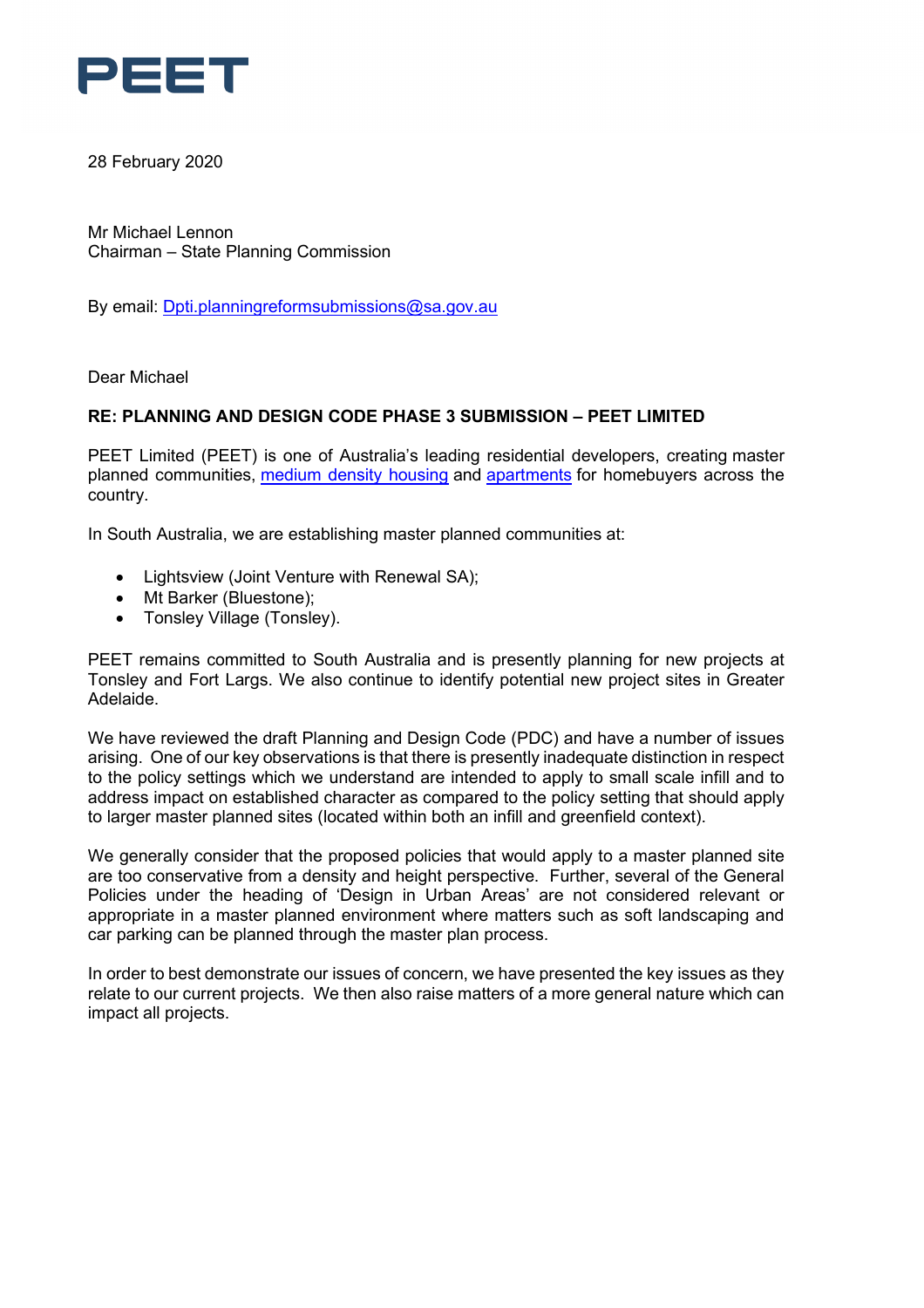# **1. Lightsview**

Lightsview is a Joint Venture with Renewal SA. The Lightsview development commenced in 2007 with a clear objective to provide a diverse range of housing options at a density greater than the surrounding developments of Northgate and Oakden. The project is aligned to the aspirations of The 30-Year Plan for Greater Adelaide to significantly increase quality infill development within Adelaide.

# **1.1 Master Planned Suburban Neighbourhood Zone**

The draft PDC proposes to apply the Master Planned Suburban Neighbourhood (MPSN) Zone to Lightsview.

Since its commencement, Lightsview has consistently been one of Adelaide's most successful and popular land development projects achieving on average over 175 sales a year and has provided many first homebuyers with an opportunity to purchase a home as result of the innovative new housing that have been developed. Lightsview has been the recipient of numerous national industry awards over the last decade and is an exemplar case study for delivering innovation and affordable housing for many government agencies and developers interstate.

The project has successfully achieved all of the following paramount objectives that were set for the project by government.

- 1. Develop a high-quality residential project, incorporating a wide diversity of housing, consistent with the Government's urban consolidation policy.
- 2. Achieve excellence in urban design and innovative built form through an integrated approach to land, housing, public space and other development.
- 3. Optimise the Government's commercial return on investment that is commensurate with the timing, risk, development mechanism and objectives of the project.
- 4. Achieve advanced sustainable development outcomes that are consistent with Government policies, the desired commercial performance of the project, and the constraints of the site.
- 5. Deliver a diversity of marketable housing products by providing a range of opportunities for builders to participate in the project.
- 6. Meet a target of 15% of new housing to be available for high needs and affordable housing.

If Lightsview was developed within the constraints of the proposed MPSN Zone, the project could not have achieved the Paramount Objectives set by government. This would have resulted in a significant reduction in the innovative, affordable built form housing that Lightsview has become nationally recognised for.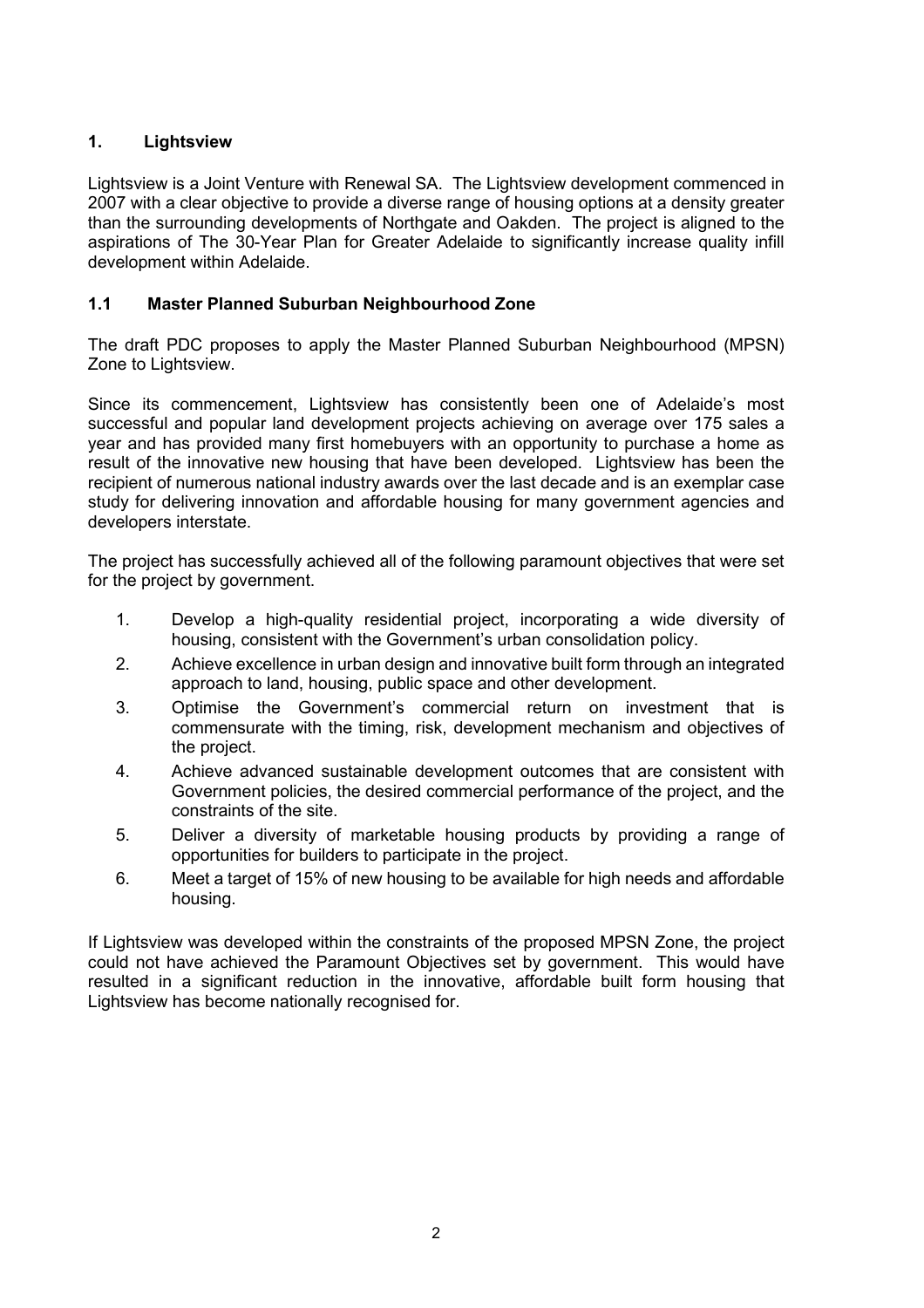Lightsview is presently located in the Suburban Neighbourhood Zone. It is relevant to note that the current zoning has evolved through two Ministerial DPA's, which have been undertaken since the initiation of the project in 2007. The planning policy was established around a shared vision of innovation and affordability in both land and built form products which further enhanced the projects ability to deliver against the Paramount Objectives.

Lightsview is an outstanding example of a modern, urban infill master planned development. The complete integration of the urban design and built form has ensured all aspects of public open space, stormwater management, car parking, community wellbeing and built form massing are considered resulting in a far superior development outcome when compared to small scale urban infill development.

Whilst policies have been established to ensure an appropriate interface to the zone boundary, within the current zone itself, the planning policy has evolved to promote the innovation and to respond to the clear demands of the market.

The master plan set the scene, with the planning policy set to reflect the master plan.

To date, more than 2,000 allotments and approximately 1,600 dwellings have been created. All allotments, through the master planning, have been established to accommodate housing typologies which require relatively unique policies in respect to density, building height, setbacks, car parking and private open space.

A detailed review of this MPSN zone reveals that it is not in our opinion a 'like for like' zone as compared to the current, and in effect represents a 'down zoning' of Lightsview, with significant risk to obtaining approval for current and planned product

In particular, we note that different/more conservative policy settings are proposed to apply in respect to:

- Density;
- Building height;
- Car parking;
- Building design and interface management within designated centres;
- Public notification.

The unsuitability of the proposed policy is highlighted by the fact that the Lightsview project has for the last decade or more delivered medium to high density development in the form of terraces, apartments (at 180 dw/ha net) and medium rise (4 storey) product.

The MPSN Zone anticipates low-medium density and low-medium rise outcome, limited to 3 storeys outside of Activity Centres. Whilst the gross density is intended to apply across the whole of the zone, there are stages of Lightsview which are medium to high density, which presents challenges in applying the proposed policy.

Overall, there is a mismatch in terms of anticipated density and more particularly building height.

As a consequence, some of the areas with 'terrace' housing and apartment product will exceed a net density of 40dw/ha and won't achieve setback and building height 'Deemed to Satisfy' (DTS) requirements. As such commonly established product will therefore be subject to public notification.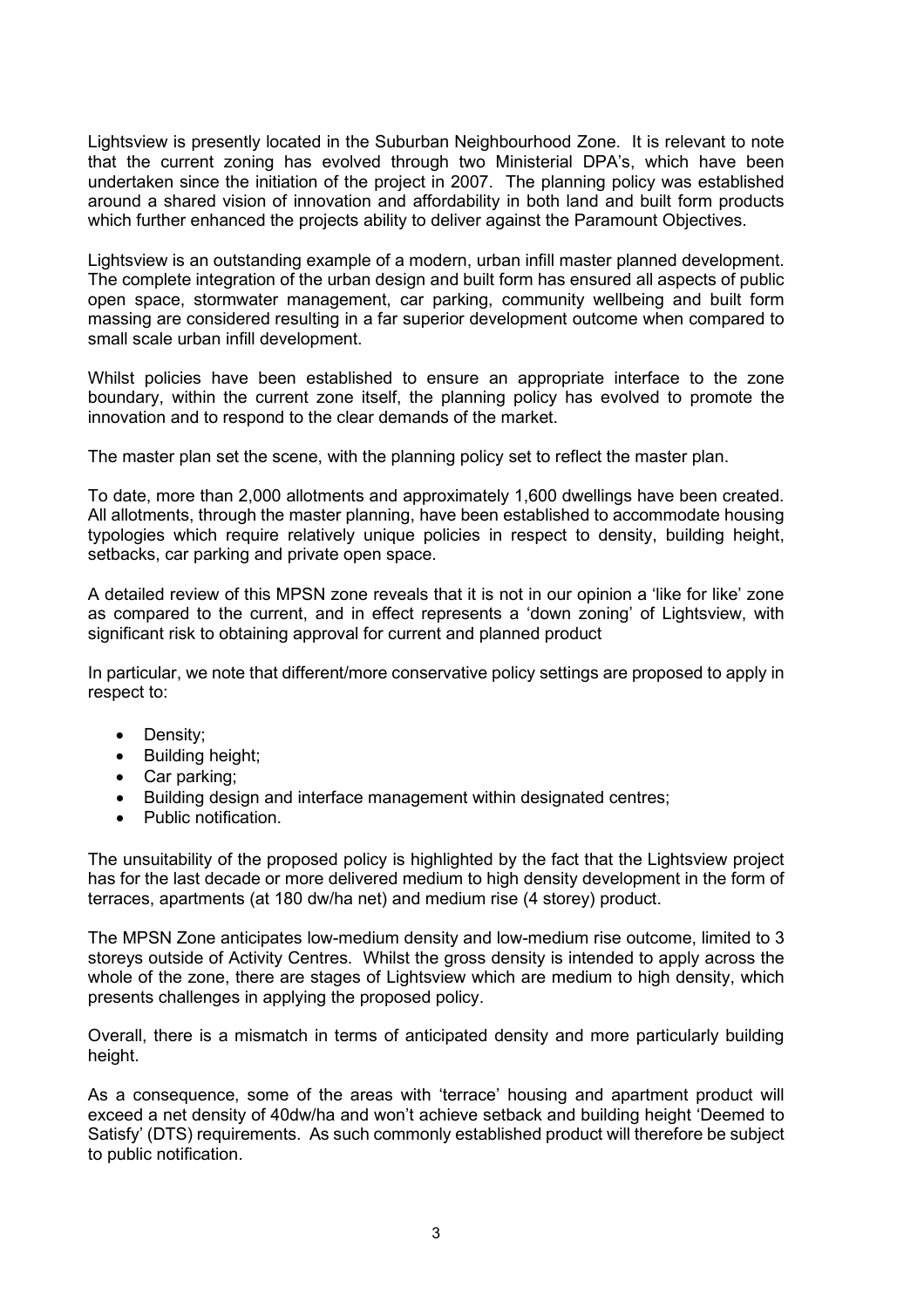Similarly, the four storey apartment product won't achieve the DTS in respect to building height and car parking and therefore would also be subject to public notification. At the present time, all development within Lightsview is Category 1 (unless at the boundary of the zone or if non-complying).

Development which is subject to public notification creates delay and uncertainty in respect to the planning process, with development applications on land owned by PEET likely to be considered by the City of Port Adelaide Council Assessment Panel should there be any representations arising from the notification process. This would completely change the manner in which applications have been assessed since the initiation of the project.

In our reading, the extent of the variation between the existing and proposed policies is such that the PDC will not necessarily support current housing product on existing approved allotments.

It is important to note that these allotments have and continue to be sold by the State Government (Renewal SA) with purchasers having expectation of replicating the key elements of the terrace housing product already established.

In our view private purchases, many of which will be first homebuyers, will be significantly disadvantaged by the proposed MPSN Zone if they are not able to construct a dwelling in line with the current planning policies.

#### *Recommendation 1.1*

*The incorrect zone from the PDC has been selected for Lightsview. An alternate zone is required in order to accommodate the built form presently developed within Lightsview.*

*Having reviewed alternative zones, the Urban Neighbourhood Zone is the closest match to the current zone. Adoption of this zone is requested to address the key density and in particular, building height matters raised to allow the approved masterplan and paramount objectives of the project be delivered.*

### **1.2 Car Parking**

Despite the recent commentary by some stakeholders that Lightsview provides a lack of private vehicle parking, a recently completed parking assessment identified that across the Lightsview project over 5,500 off street parks (average 2 per dwelling) and 2,000 on street parks will be provided which is far in excess of the current parking requirements. This has been achieved through the masterplan approach to the design of both the streets and built form which has allowed a far more efficient street network to be designed and constructed.

In summary the scale of the project and the master planned approach resulted in innovation and an integrated development which addresses the challenges that many Councils are experiencing with minor infill development.

In order to retain the current policy settings at Lightsview, which enable 1 car park for a 3 bedroom dwelling, we require that an exemption be provided which retains the current car park policy settings for Lightsview.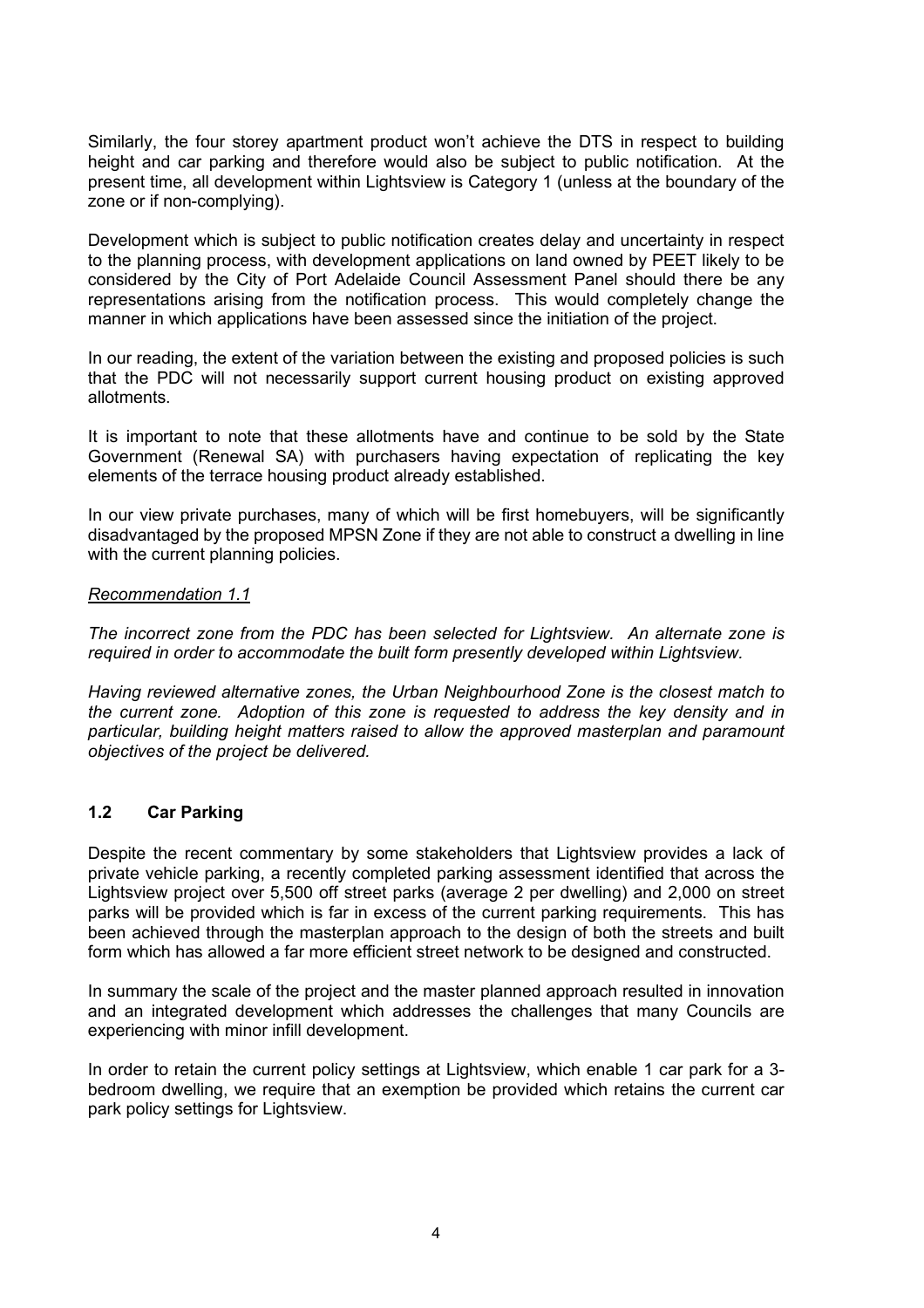# *Recommendation 1.2*

*Whilst there may be various options available to address this matter, we suggest that the exemption to be provided which retains the current car park policy settings for Lightsview is best included in Table 2 under the Transportation, Access and Parking section of the General Policies.*

*Under the heading residential development, the following car parking rates should apply for Lightsview, noting the designated area may need to be identified spatially:*

- *Dwellings (other than residential flat building) = 1 space per dwelling; and*
- *Residential flat building = 1 space per dwelling, plus 0.25 spaces per dwelling for visitor parking*

### **1.3 Public Notification**

Further amendments (within any alternate zone) would be needed to address the broadened public notification proposed by the PDC. We understand that this issue has already been generally raised with DPTI and is being considered by the State Planning Commission.

### **2. Tonsley**

### **2.1 Tonsley Retail**

In 2019, PEET purchased from Renewal SA a property identified as Lot 34 at Tonsley. This was sold as a designated retail site, which was created as a critical part of the overall master plan for Tonsley.

The land is presently located within the Regional Activity Centre Zone which not only envisages retail development, but also places very little restriction in respect to floor space due its position on the current centre hierarchy.

The draft PDC proposes to apply the Innovation Zone to Tonsley.

A shop exceeding 500 square metres in area is a Restricted Development. This listing as a Restricted Development severely impedes the prospect of accommodating anything other than a modest retail offer on this site.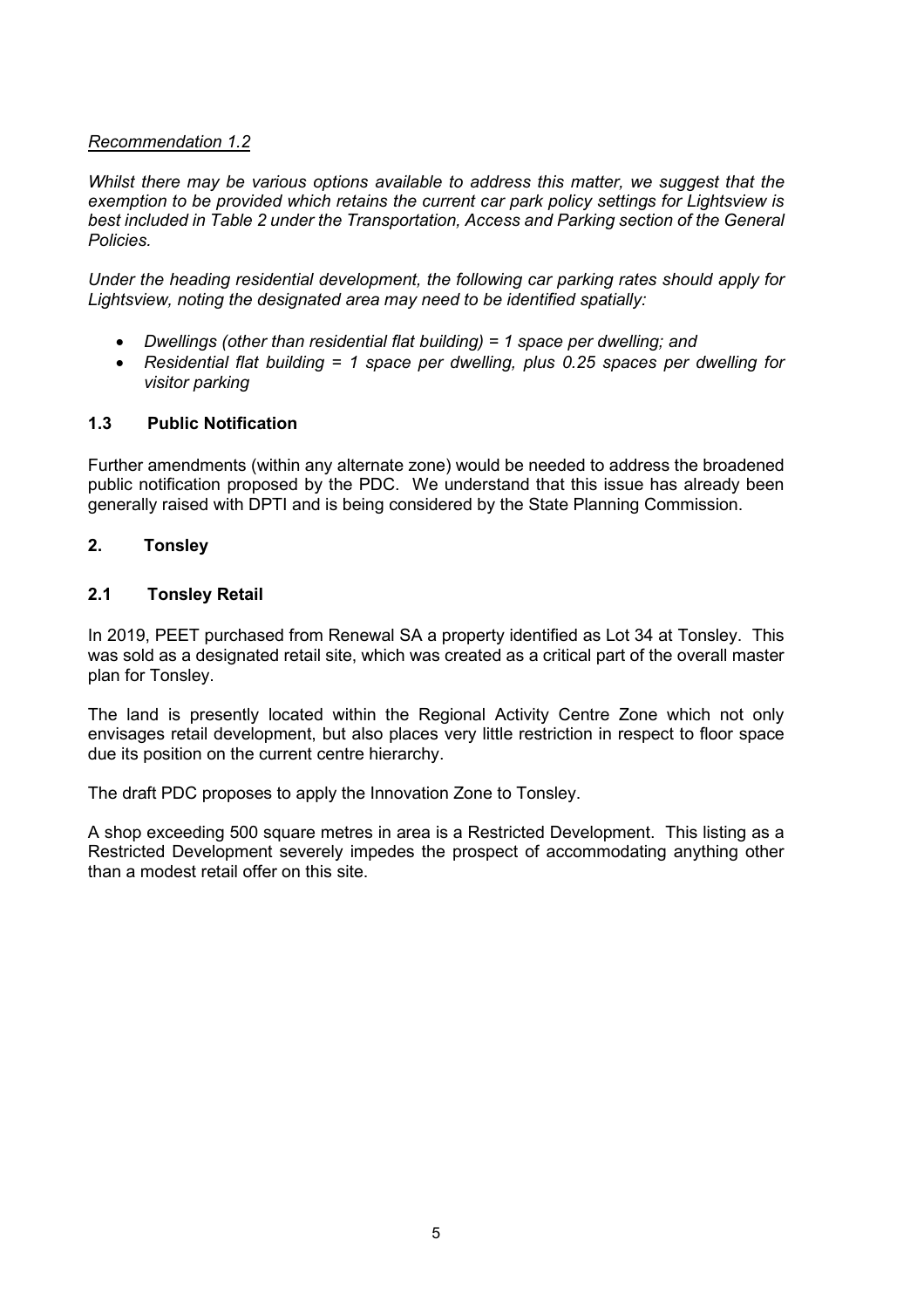## *Recommendation 2.1*

*An exemption must be incorporated into Table 4 of the zone which removes the retail constraint which applies to the Innovation Zone. We understand that Renewal SA will be making a similar request. The proposed exemption is outlined below.*

Table 4- Restricted Development Classification

| <b>Class of Development</b><br>The following Classes of<br>Development are classified as<br>Restricted subject to any<br>'Exclusions' | <b>Exclusions</b>                                                                                                                                                         |
|---------------------------------------------------------------------------------------------------------------------------------------|---------------------------------------------------------------------------------------------------------------------------------------------------------------------------|
| Shop                                                                                                                                  | Restauranti<br>A shop (other than a bulky goods outlet) within the<br>suburb of Tonsley<br>Any other shop with a gross leasable floor are aless than<br>500m <sub>2</sub> |

# **2.2 Tonsley Village**

More than 1,100 new residential dwellings are anticipated within Tonsley Village, with an initial land division application already approved to enable the establishment of this number of dwellings.

The proposed Innovation Zone has a different context and purpose as compared to the current Regional Activity Centre Zone. The current zone was supported by detailed desired character statements and a Concept Plan which helped distinguish particular precincts within the substantive zone. The Innovation Zone does not have the benefit of these policy tools.

Notwithstanding the broad nature of the zone, it does incorporate residential policies of similar nature to the current Regional Activity Centre Zone.

Under any scenario, it is important that the policy settings be made clear to facilitate medium to high rise and medium density residential outcomes in Tonsley Village. Whilst this can be accommodated in the proposed Innovation Zone, if a more focussed zone is to be applied over the Tonsley Village the Urban Neighbourhood Zone is the best alternate fit, as it would support the density, height and general configuration of development approved and currently anticipated in the area. As outlined above, a zone such as the Master Planned Suburban Neighbourhood Zone only anticipates low-medium density and low-medium rise outcomes and would be too restrictive for the precinct.

### *Recommendation 2.2*

*The policy settings need to clearly facilitate medium to high rise and medium density residential outcomes in Tonsley Village. Whilst this can be accommodated in the proposed Innovation Zone, if a more focussed zone is to be applied over the Tonsley Village the Urban Neighbourhood Zone is required.* 

*PEET support the retention of the current Concept Plan for Tonsley.*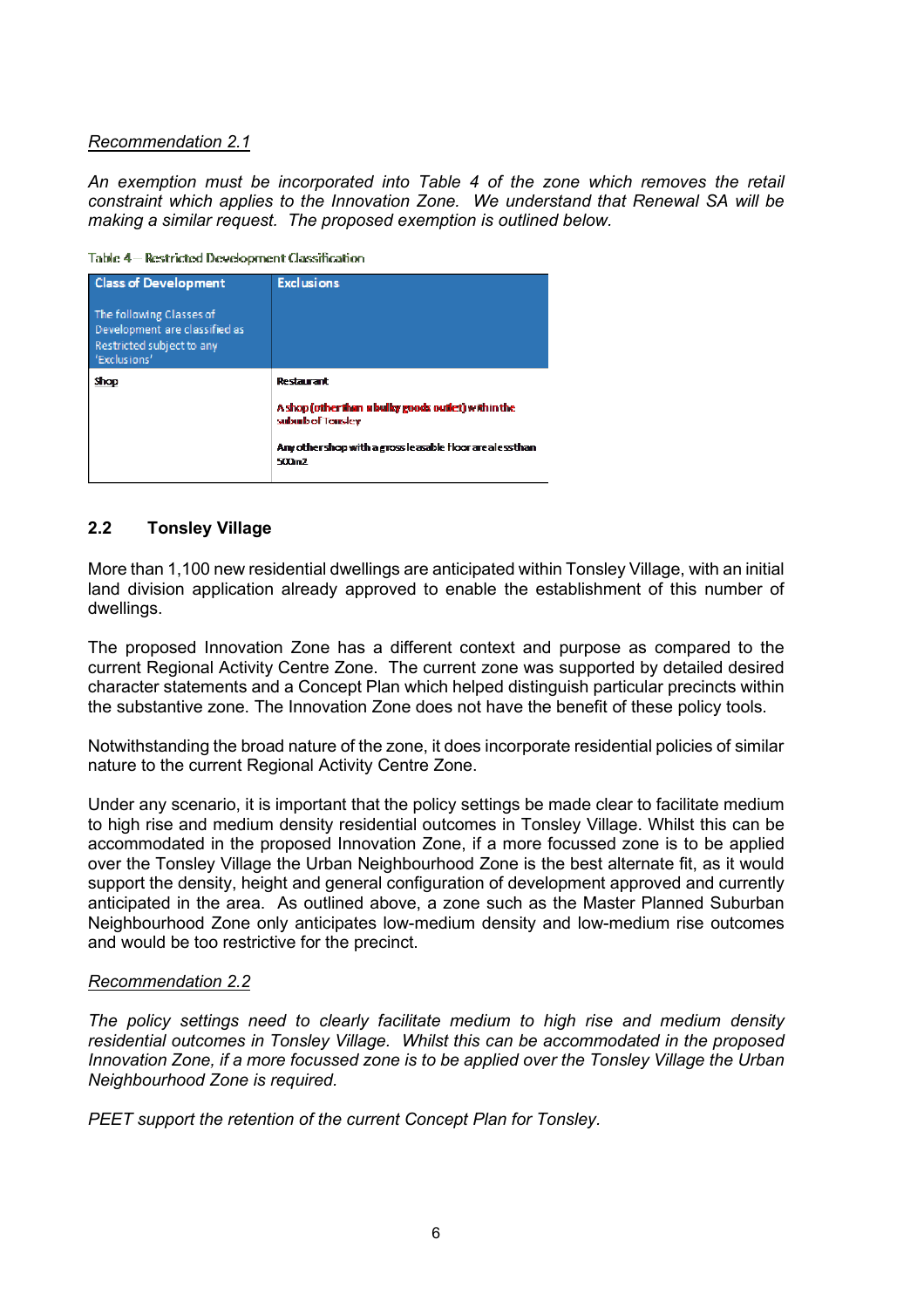# **2.3 Car Parking**

The City of Marion Development Plan currently lists the Regional Activity Zone as a 'designated area' for car parking where concessions apply.

The scale of the Tonsley project and the master planned approach has resulted in an integrated development which addresses the challenges that may be experienced with minor infill development. In order to retain the current policy settings at Tonsley, we require an exemption be provided.

The current Development Plan 'designated area' for car parking provides similar concessions to those in 'Table 2 – Off-Street Vehicle Parking Requirements in Designated Areas' under the General Development Policies in the Code.

### *Recommendation 2.3*

*The current policy settings at Tonsley with regard to car parking should be retained by adding the Innovation Zone to list of Designated Areas in 'Table 2 – Off-Street Vehicle Parking Requirements in Designated Areas'*

## **3. Fort Largs**

PEET is the preferred tenderer for the purchase of Government owned land at Fort Largs. The PEET vision is for the creation of a residential focussed master planned development, with built form similar in nature to Lightsview.

The draft PDC proposes to include the Fort Largs site in the MPSN Zone.

For the same issues as raised in respect to Lightsview, PEET consider that the Urban Neighbourhood Zone would better represent the density, height and general form of residential development anticipated for the site by PEET and as conveyed to the City of Port Adelaide Enfield in several preliminary briefings.

#### *Recommendation 3.1*

*The incorrect zone from the PDC has been selected for Fort Largs. An alternate zone is required in order to accommodate the built form presently proposed.*

*Having reviewed alternative zones, the Urban Neighbourhood Zone is most appropriate to support the vision for the site. Adoption of this zone is requested.*

#### **4. General Items**

### **Master planned Development**

### **4.1 Overlays**

Whilst PEET recognises the need for policies to protect state interests, one of the implications of the Overlays is that dwellings which might otherwise be deemed to satisfy, fall into the 'performance assessed' pathway.